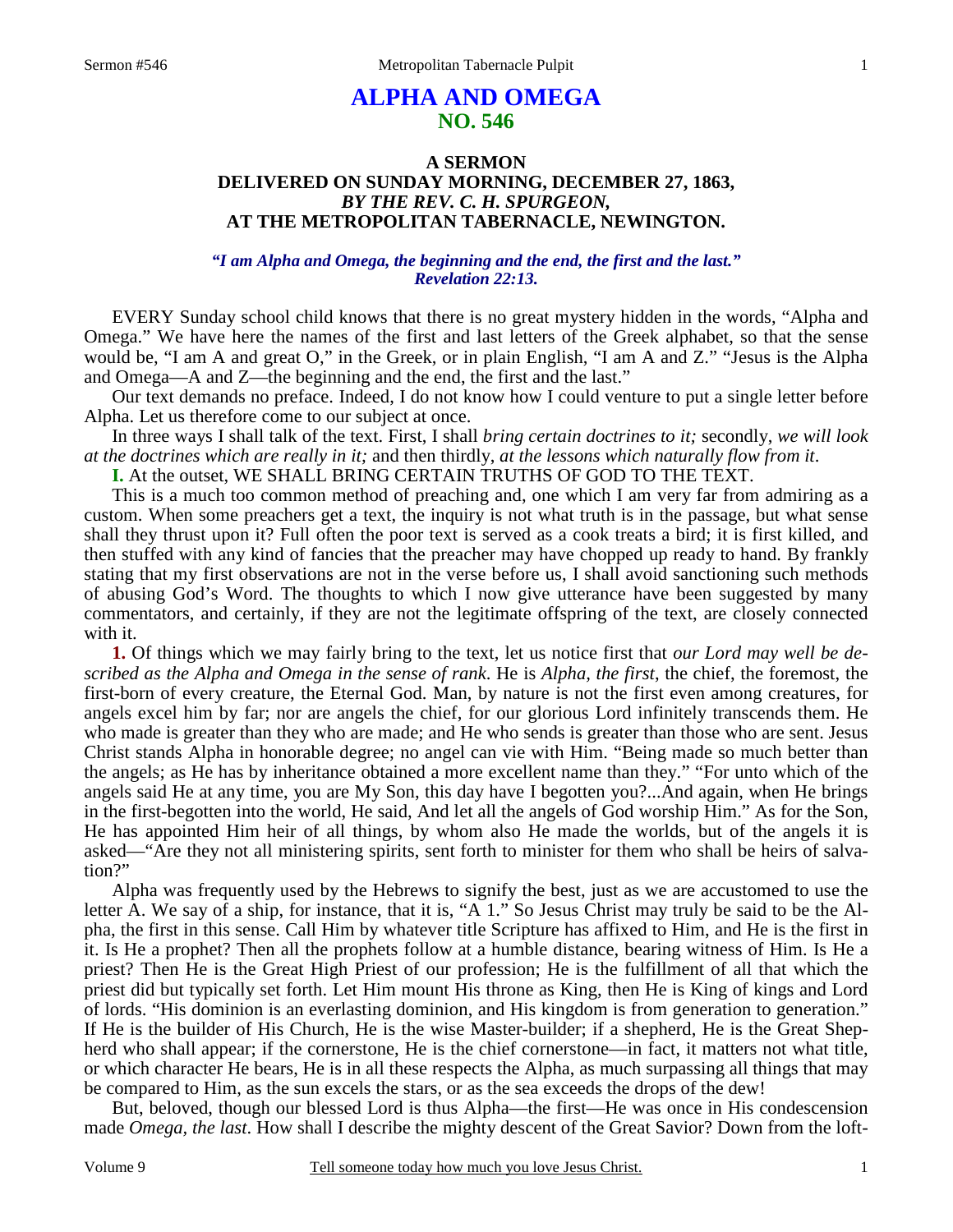iness of His Father's glory, and from the grandeur of His own divine estate, He stooped to become man! There is a vast distance from the Alpha of Deity, down to that letter which stands for manhood; but to this He came, He was made a little lower than the angels, for the suffering of death. But this is not enough; He stoops lower than man, yes, there is a verse in which He seems to put Himself on a level with the least of all creatures that have life—He says, "I am a worm, and no man, a reproach of men and despised of the people." His Father forsook Him—the wrath of heaven rolled over Him. He was so utterly crushed and broken, that He was poured out like water, and brought into the dust of death. Marshal the creatures of God in their order, in the dread day when Jesus hangs upon the Cross, and you must put Him for misery, for weakness, for shame as the last—the Omega! How marvelous is this tremendous sweep of His humiliation, that from the highest throne in glory He should descend into the lowest depths of the tomb! Death brings the creature to its very lowest degradation, and makes it as though it were nothing. Jesus died, and as I see the incorruptible body lying in Joseph's sepulcher, I can but marvel that ever the great Alpha should come so low as to yield up the ghost, being subjugated beneath the power of the last adversary.

Now, this is not in the text, but it may be fairly brought to it, I think, and, without any compulsion, it may shake hands with the passage as being near of kin to it.

**2.** We will make another observation which is not in the text, but which is still a very precious truth of God, namely, that Jesus Christ is Alpha and Omega *in the Book of holy Scripture*. Open the first page, and a discerning eye will see Jesus Christ in Genesis. We know that the worlds were made by Him, and as we hear that majestic sentence, "Let *Us* make man in Our own image after Our Likeness," we at once discern Him as one of the sacred Trinity. We go onward to the fall, and at the gates of Eden the promise of the woman's seed consoles us; we advance to the days of Noah and lo, we see the Savior typified in the ark, which bears a chosen company out of the old world of death into the new world of life; we walk with Abraham, as he sees Messiah's day, we dwell in the tents of Isaac and Jacob, feeding upon the gracious promise. We leave the venerable Israel talking of Shiloh on his deathbed; we see his seed brought out of Egypt, and eating the Lamb of God's passover; we reach the age of the law, and here the types crowd in upon us; but time permits not even a glance—suffice it to say, in brief, that we view the face of Jesus in almost every page and behold His Character painted to the life in nearly every book! Prophets and kings, priests and preachers, all look one way—they all stand as the cherubs did, over the ark, desiring to look within, and to read the mystery of God's great propitiation! In the New Testament we find our Lord the one constant theme of every page. It is not an ingot here and there, or dust of gold thinly scattered—but here you stand upon a solid floor of gold—for the whole substance of the New Testament is Jesus crucified. What would be left of the evangelists if you could remove Christ from them? What are Paul's Epistles if Jesus is taken away? The whole of the Pauline literature sinks in a moment if Jesus is withdrawn. And what have Peter, James, Jude, or John to write upon but the same subject? Is it not still Jesus? Do not shut the book too hastily, for see its closing sentence is bejeweled with the Redeemer's name. "Surely I come quickly. Amen. Even so, come, Lord Jesus. The grace of our Lord Jesus Christ be with you all. Amen." Brothers and sisters, we should always read Scripture in this light; we should consider the Word to be as a mirror into which Christ looks down from heaven; and then, looking into it, we see His face reflected as in a glass—darkly, it is true, but still in such a way as to be a blessed preparation for seeing Him as we shall see Him face to face!

This volume contains Jesus Christ's letters to us, perfumed by His love. These pages are the garments of our King, and they all smell of myrrh, and aloes, and cassia. Scripture is the golden chariot in which Jesus rides, and it is paved with love for the daughters of Jerusalem. The Scriptures are the swaddling bands of the holy Child, Jesus—unroll them and you find your Savior! Talk not to us of bodies of divinity—the only body of divinity is the person of Christ! As for theology, Christ is the true theology the incarnate Word of God; and if you can comprehend Him you have grasped all truth! He is made unto us wisdom; getting Him you have the wisdom of the Scriptures. The quintessence of the Word of God is Christ! Distill the book—reach its essential quality and you have discovered Jesus of Nazareth, the Son of God, and the King of the Jews! He is the Alpha and Omega of Holy Scripture.

**3.** Another fact is also sweetly true, although not, perhaps, in our text. Jesus Christ is *the Alpha and Omega of the great law of God*. Beloved, the law of God finds not a single letter in human nature to meet its demands. You and I are neither Alpha nor Omega to the law, for we have broken it altogether.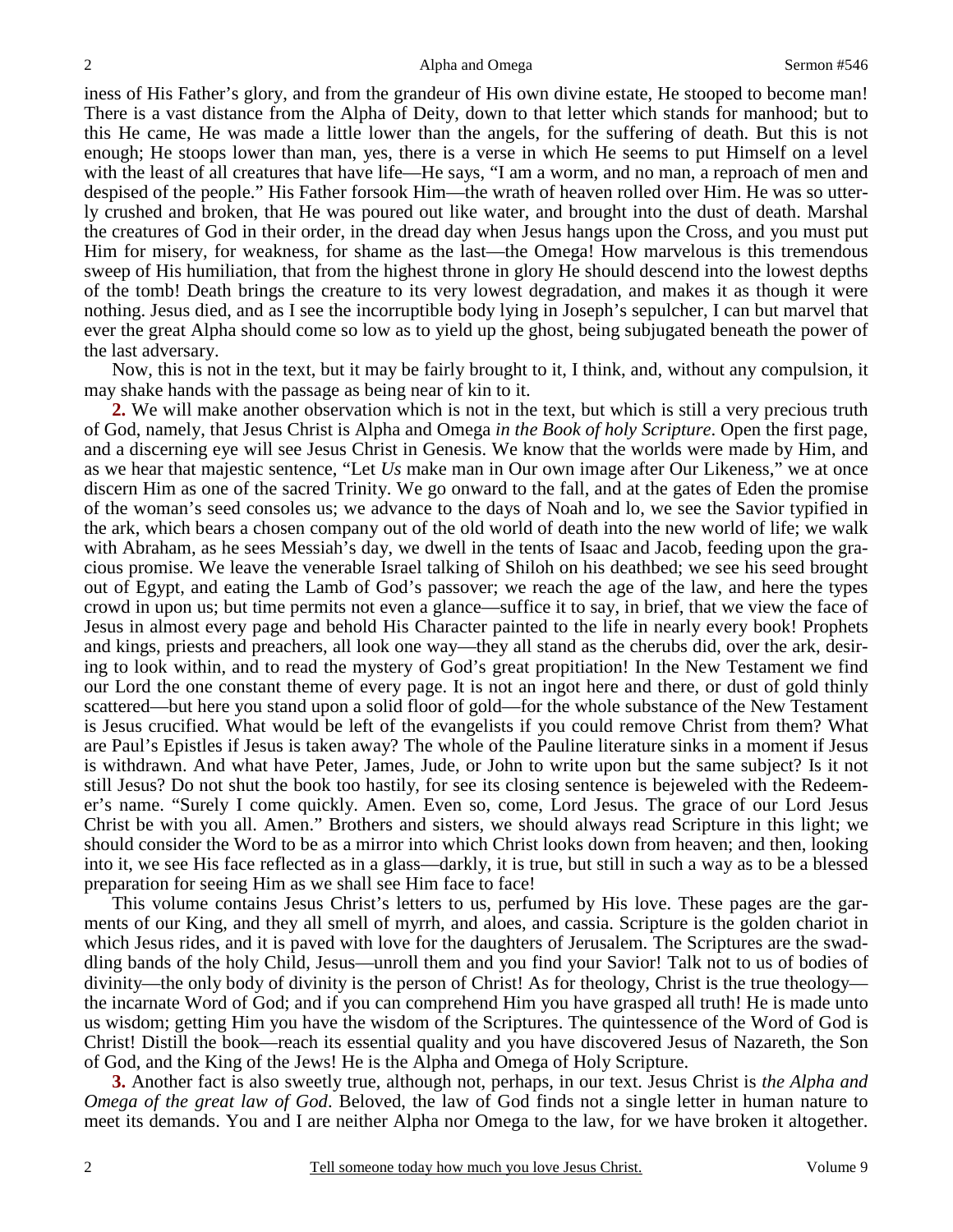#### Sermon #546 Alpha and Omega

We have not even learned its first letter—"You shall love the Lord your God with all your heart," and certain I am we know but very little of the next—"your neighbor as yourself." Even though renewed by divine grace, we are very slow to learn the holiness and spirituality of the law; we are so staggered by the letter that we often miss its spirit altogether. But, beloved, if you would see the law fulfilled, look to the person of our blessed Lord and Master. What love to God is there! O brothers and sisters, where shall we find anything to be compared to it? "The zeal of Your house has eaten Me up." "Know you not that I must be about My Father's business?" "My meat and My drink is to do the will of Him who sent Me." What love to man you find in Him. Talk not of the good Samaritan; here is One who is better than he—the Samaritan did but give his wine and his oil, and his two-pence. Jesus gives Himself—gives His heart's blood instead of wine, and the anointing of the Holy Spirit instead of oil, while for food He gives His own flesh and blood for poor humanity to feed upon! Jesus loved in such a way that, as we said on Thursday night, all the love that ever gleamed in human bosoms, if it could be gathered together, would be but as a spark, while His great love to man would be as a flaming furnace heated seven times hotter than human imagination can conceive! Do not, beloved friends, if you are in Christ Jesus, permit legal fears to distress you at the remembrance of your failures in obedience, as though they would destroy your soul. Seek after holiness, but never make holiness your *trust*. Seek after virtue; pant for it; but when you see your own imperfections, do not despair. Your saving righteousness is the righteousness of Christ—that in which God accepts you is Christ's perfect obedience; and we say of that again, in the words of the text, Jesus Christ is, "Alpha and Omega, the beginning and the end." There is not a precept which He has not fulfilled in its widest sense. As for the spirit of the law, it breathes through His whole life of holiness and service; and as for the letter of the law, He has carried it out to its extremity. The commandment may be exceedingly broad, but not broader than the life of Christ; the law may ask perfection, but it could not ask, and could not have a greater perfection than is found in the person of Him whose name is "The Lord our righteousness."

Brothers and sisters, these three matters I cannot affirm to be in the text, but can you blame me for bringing them forward? They stand in such a near connection with the exact sense of the passage, that they cannot well be omitted. May the Lord bless them to you.

**II.** Now we will take the text itself. And show what ARE THE TRUTHS WHICH WE ASSURED-LY BELIEVE TO BE IN IT.

**1.** Our Lord Jesus is Alpha and Omega in the great *alphabet of being*. Reckon existences in their order, and you begin—"In the beginning was the Word." Proceed to the conclusion, suppose that all the universe has melted like the hoarfrost of the morning—imagine that all worlds are extinguished as the sparks from the forge—conceive that, as a painted bubble passes away forever, so the whole creation has departed—What then? What is the Omega? Why assuredly Jesus Christ would still be "God over all, blessed forever. Amen." This we are quite sure is in the text, because the expression, "Alpha and Omega," is only used four times in Scripture, and on the second occasion we find it in the  $11<sup>th</sup>$  verse of the first chapter of the Book of the Revelation, in a connection which leads us to conclude that it must relate to the eternity and self-existence of our Lord; for the  $17<sup>th</sup>$  verse explains the  $11<sup>th</sup>$  thus, "Fear not; I am the first and the last: I am He who lives and was dead; and, behold, I am alive forevermore. Amen; and have the keys of hell and of death." Those expressions manifestly refer to the eternity of Christ; to His selfexistence, His having life in Himself; to the fact that death did by no means destroy His self-existence, and that now since His resurrection, He lives forevermore, death has no more dominion over Him.

Beloved, this is a great theme. When we begin to talk of the eternity of the person of our Lord Jesus Christ, we are overwhelmed by the glory of our subject. We need the eagle eyes, and the eagle wings of John to see and soar into heavenly things. I read the other day a word by an ancient author, and in the chapter upon the eternity of God I could not help noticing that there was hardly a word of more than one or two syllables—sure sign of the sublimity of the theme, and of the inability of man to see more than its most simple outline. Will you go back 6,000 years, when the world has newly emerged from darkness? Will you fly on, if you can, through all the ages of the geological periods, if such there were? Can you journey back millions of years? Can you, can you? Can you reach in spirit the time when as yet cherubim were not born, when the solemnity of silence had never been disturbed by song of seraph, when the unnavigated ether had never been stirred by the wings of angels? There is no world, no sun, no stars space alone exists. Can you go further back till space is gone? You cannot. It is impossible; you are lost;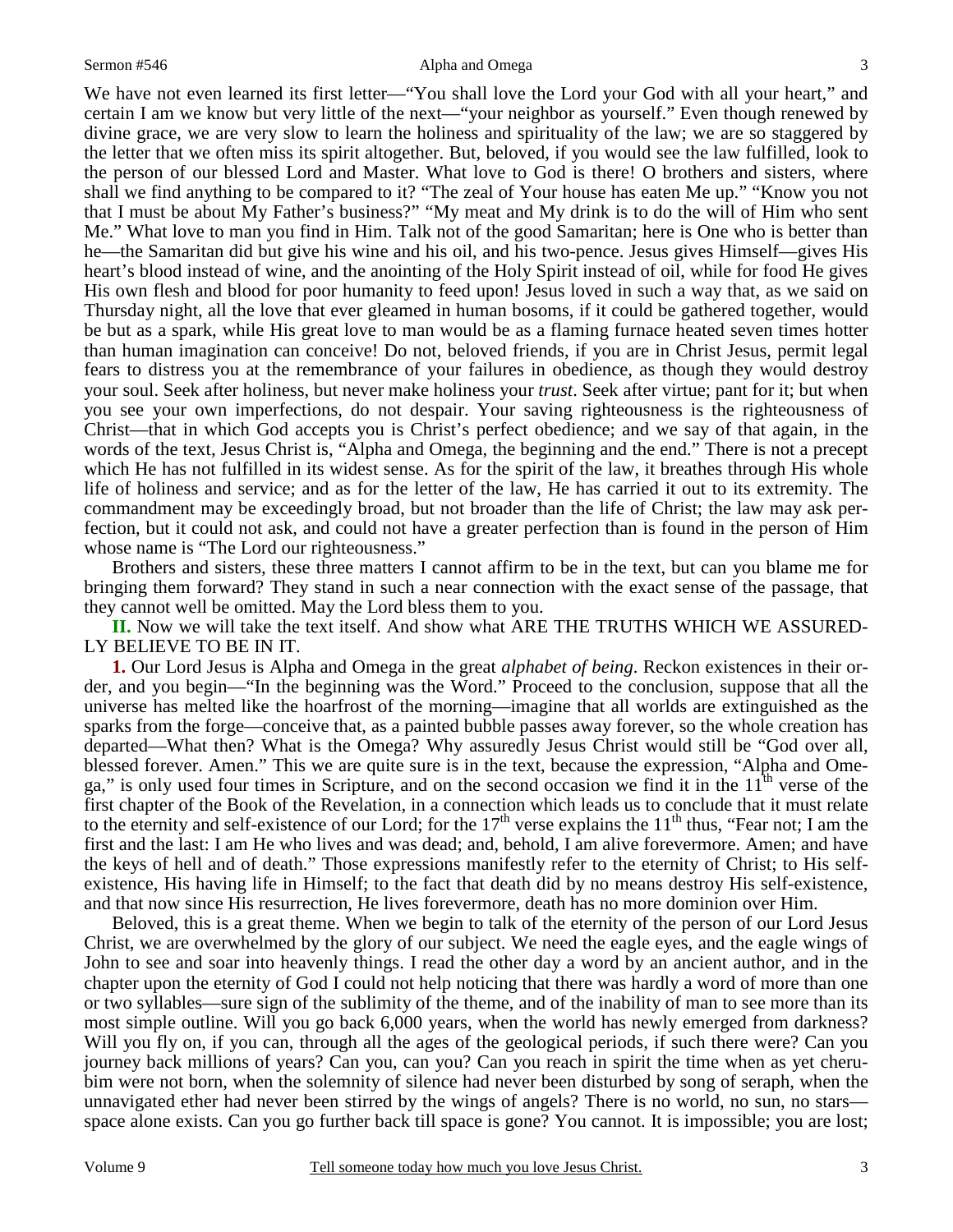for you can only think of space and time. But if you could by any stretch of imagination multiply the millions of years of which we dreamed just now, by another million times, and that a million, million, million times more—and those on still as far as ever human arithmetic can go—yes, and beyond the possibilities of angelic computation, yet even then you have not begun to fathom the eternity in which God has dwelt alone! Certainly there was an age in which God was dwelling alone, not in solitude, for, as the fathers very rightly say, you must not use the term "solitude" in reference to God, since the three divine persons everlastingly delighted in each other, and so knew no *solitude*—yet there was and is an aloneness in our God, since He is before all things.

Can your thoughts attain to that age of God in lonely glory—in that eternity we know that Jesus was? He, whom though we have not seen His face, unceasingly we do adore, was then the eternal Son! The Word was God. Jesus was Alpha. To fly as far in the other direction—when the little river of time shall have been absorbed into the deep ocean of eternity, when all the world shall have departed even as the particles which dance in the sunbeam are seen no more when the sunbeam is gone—still Jesus shall be the Omega! It has been well observed by Dr. Gill, that no doubt the words, "Alpha and Omega," are comprehensive—they take in all the letters between. Certainly God comprehends all creatures. God is that without whom there is nothing, and in whom are all things. Philo, the Jew, compares the great God to a tree and all creatures to the leaves and fruits which are all in the tree; but the metaphor is not complete because you may remove fruit from the tree, but there can be no creature out of the power and will of God by which alone it can exist at all. If you remove the fruit from the tree, the tree has at least lost something, but if all creatures were destroyed, yet still the Lord would be as infinitely God as He is now! If the creatures were multiplied, God were no more—and if diminished, He were no less. The creatures may be likened to the waves, and God to the great sea; the waves cannot exist apart from the sea, nor the creatures apart from God—but no earthly figure of the divine can be complete, for the waves are a portion of the sea, but the creatures are not God, nor do they contribute to His essence or attributes. The sea would be diminished if the waves were gone; but if you could take all creatures away, God would be neither less God nor less infinite than He is now. In fact, the moment we begin to talk of infiniteness, we know nothing of diminishing or of increasing! O brothers and sisters, we must leave this subject in the silence of reverent humility, for my little boat is already out of sight of shore, and I must not venture further on this great and wide sea—

### *"Great God, how infinite are Thee! What worthless worms are we! Let the whole race of creatures bow, And pay their praise to Thee."*

A deaf and dumb man in one of the institutions in Paris was asked to write upon the slate his idea of God's eternity, and he wrote the following forcible lines—"It is *duration* without beginning or end; *existence* without bounds or dimensions; *present* without past or future. His eternity is youth without infancy or old age, life without birth or death, today without yesterday or tomorrow." "I am Alpha and Omega, the beginning and the end, the first and the last."

**2.** Another truth of God is most certainly in the text, namely, that *Jesus Christ is Alpha and Omega in the alphabet of creating operations*. Who was it that began to make? Not an angel, for the angel must first be *made*. Did matter create itself? Was there an effect without a cause? It is contrary to our experience and our reason to believe any such thing. The first cause stands first, and the first cause is God in the divine Trinity, the Son being one person of that Trinity. He is Alpha because His hand first of all winged angelic spirits, and made His ministers a flame of fire. He first made all things out of nothing. He molded the clay from which man was made; all things were made by Him, and without Him was not anything made that is made. As He alone began, so His power maintains the fabric of creation; all things consist by Him. Christ is the great iron pillar of the universe, and the creatures twine about Him as the vine does about its prop. These things are not, they vanish like a dream if Jesus withdraws His power. He upholds all things by the word of His power. Brothers and sisters, there may be creations going on at the present moment—fresh globes may even now be fashioned between the hands of Omnipotence; if so, in every one of these Immanuel has a share! At this very moment new comets may be launched like thunderbolts upon their fiery way, but not without the Son of God! Human souls issue from the womb of creation every hour, but in their sustenance and sending forth, the mighty God is ever present. On, on, on, as the works of God shall be enlarged and extended, as the universe shall grow on every side, Christ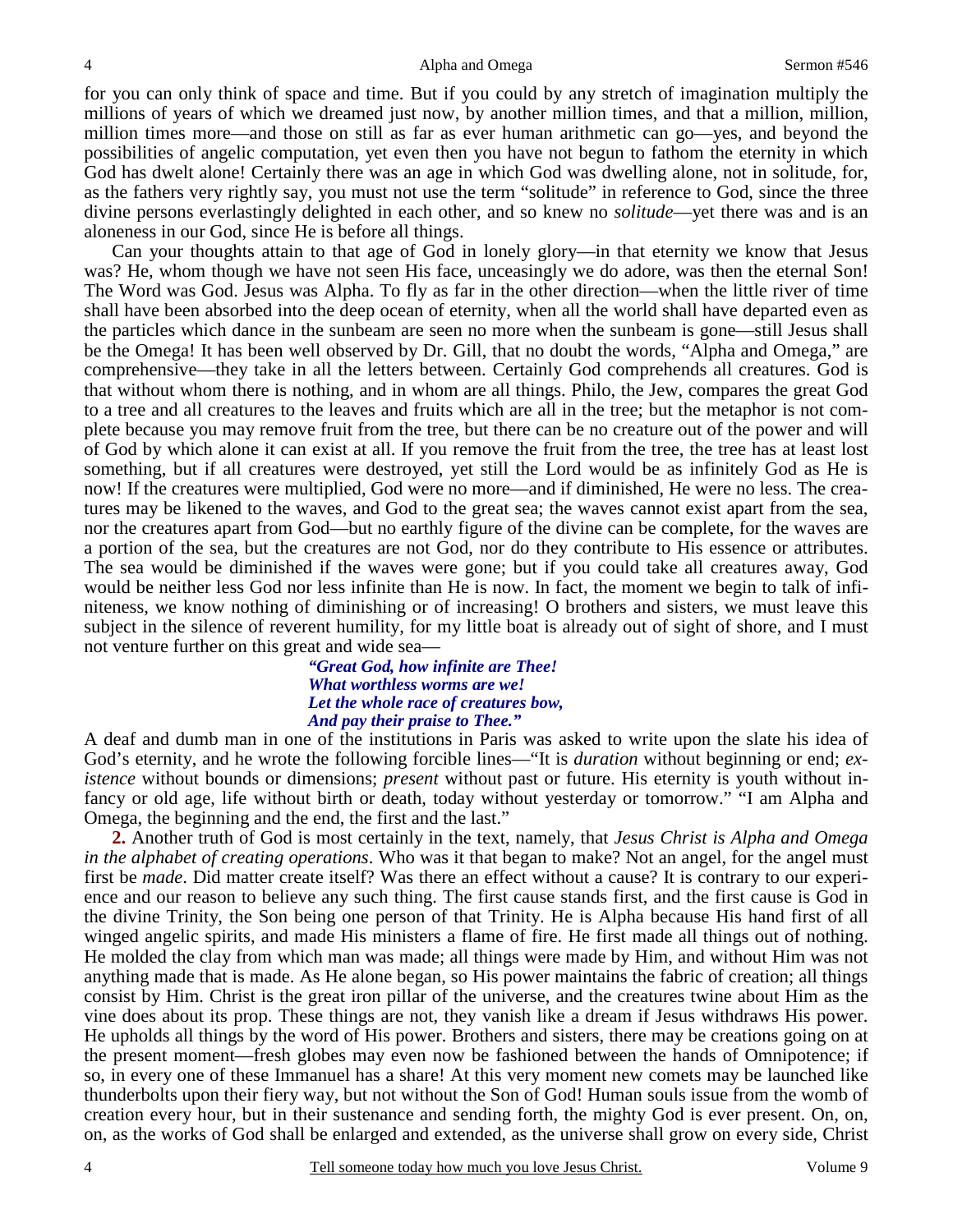#### Sermon #546 Alpha and Omega

shall still be there—His Father's delight, with whom He takes counsel—His equal, bearing with Him the name of Alpha and Omega! If this world shall be rolled up like a worn-out vesture, *He* shall roll it up; if the stars shall wither, it shall be at Jesus' bidding—if the sun shall be quenched, His breath shall blow out its coal; and if the moon shall be black as sackcloth of hair, Christ's hand shall extinguish the lamp. He shall do it all, even until the end shall come, for He is Omega as well as Alpha.

 **3.** So again, beyond a doubt, our text intends that Christ is Alpha and Omega in *all covenant transactions*. Beloved, here is a theme worthy of many discourses from the most eminent divines. The thoughts of God, the eternal decrees, the inscrutable purposes of Jehovah—these are deep things—but we know this concerning them, that from first to last they all have a relation to Christ. Concerning our race and the elect out of it, the whole matter is encompassed in the person of the Redeemer. Do you speak of election? "Mine elect in whom My soul delights," is Christ's name! We are chosen in Him from before the foundation of the world. Speak of our being predestinated to be sons—we are only made so in Him who stands as the elder brother. Every separate individual of the chosen tribe stands only by virtue of a union which was established from of old, between his person and the person of the Redeemer! Search for the celestial fountain from which divine streams of divine grace have flowed to us, and you find Jesus Christ as the wellspring of covenant love! If your eyes shall ever see the covenant roll, if you shall ever be permitted in a future state to see the whole plan of redemption as it was mapped out in the chambers of eternity, you shall see the blood-red line of atoning sacrifice running along the margin of every page, and you shall see that from beginning to end one objective was always aimed at—the glory of the Son of God! The Father begins with exalting Jesus, and concludes with glorifying Him with the glory which He had with Him before the world was!

How I do love the doctrines of grace, when they are taken in connection with Christ! Some people preach the Calvinistic points without Jesus; but what hard, dry, marrow preaching it is. Oh, dear friends, the letter kills; it breeds in men a controversial, quarrelsome spirit; but when you preach the doctrines of grace as they are in Christ, as Dr. Hawker would have preached them, when you talk of them as Rutherford would have talked of them—oh, then a holy unction rests upon them, and they become inestimably precious! And let every believer remember he does not get these doctrines as he should get them unless he receives them *in Christ*. Everywhere the Lord Jesus is to be considered! Not as the friend of a day, or our Savior only in His life on earth—but as the Lamb slain from before the foundation of the world anointed Mediator set up from everlasting days. By faith I see Him as the eternal Son of God; I see Him standing in the purpose of the Father as the covenant head of the elect; I see Him in due time born of a woman, but I do not forget that His goings forth are of old from everlasting, and that before the daystar knew its place, His delights were with the sons of men. I see Him; He cries, "It is finished!" He bows His head. I do not, however, forget that He is not dead, but that when the world shall die, and time shall conclude its reign, then He who is the Ancient of Days shall live, and shall flourish in immortal youth. Alpha and Omega is Jesus Christ, then, in the eternal purposes, and in the covenant transactions of God.

**4.** Jesus Christ is certainly Alpha and Omega in *all salvation-work as it becomes apparent in act and deed*. That this is the meaning of the text I am clear, because in the first passage where the Alpha and Omega occurs—namely, in the first chapter of the Revelation, 8<sup>th</sup> verse—you will see that all the works of salvation are ascribed to our Lord. Read the 5<sup>th</sup> verse, "Jesus Christ, who is the faithful witness, and the first-born of the dead, and the Prince of the kings of the earth. Unto Him who loved us, and washed us from our sins in His own blood, and has made us kings and priests unto God and His Father; to Him be glory and dominion forever and ever. Amen. Behold, He comes with clouds. And every eye shall see Him . . . I am Alpha and Omega." Now, we have here a summary of the great transactions of saving grace! You have here that *He loved us—*loved us before the world was, with an everlasting love; you have next, that *He washed us* from our sins in His own blood, in which you have His redemption, and our consequent pardon, justification, and sanctification, all of which come to us through Him. As for our glory, it is the result of His second advent, therefore, "Behold, He comes," makes Him the Omega, as the, "Unto Him who loved us," made Him the Alpha! I need not repeat to you who know so well that, "There is none other name given under heaven whereby we must be saved," and that in no part or portion of that salvation can any other name be admitted into partnership with His. Jesus must begin. Jesus must conclude.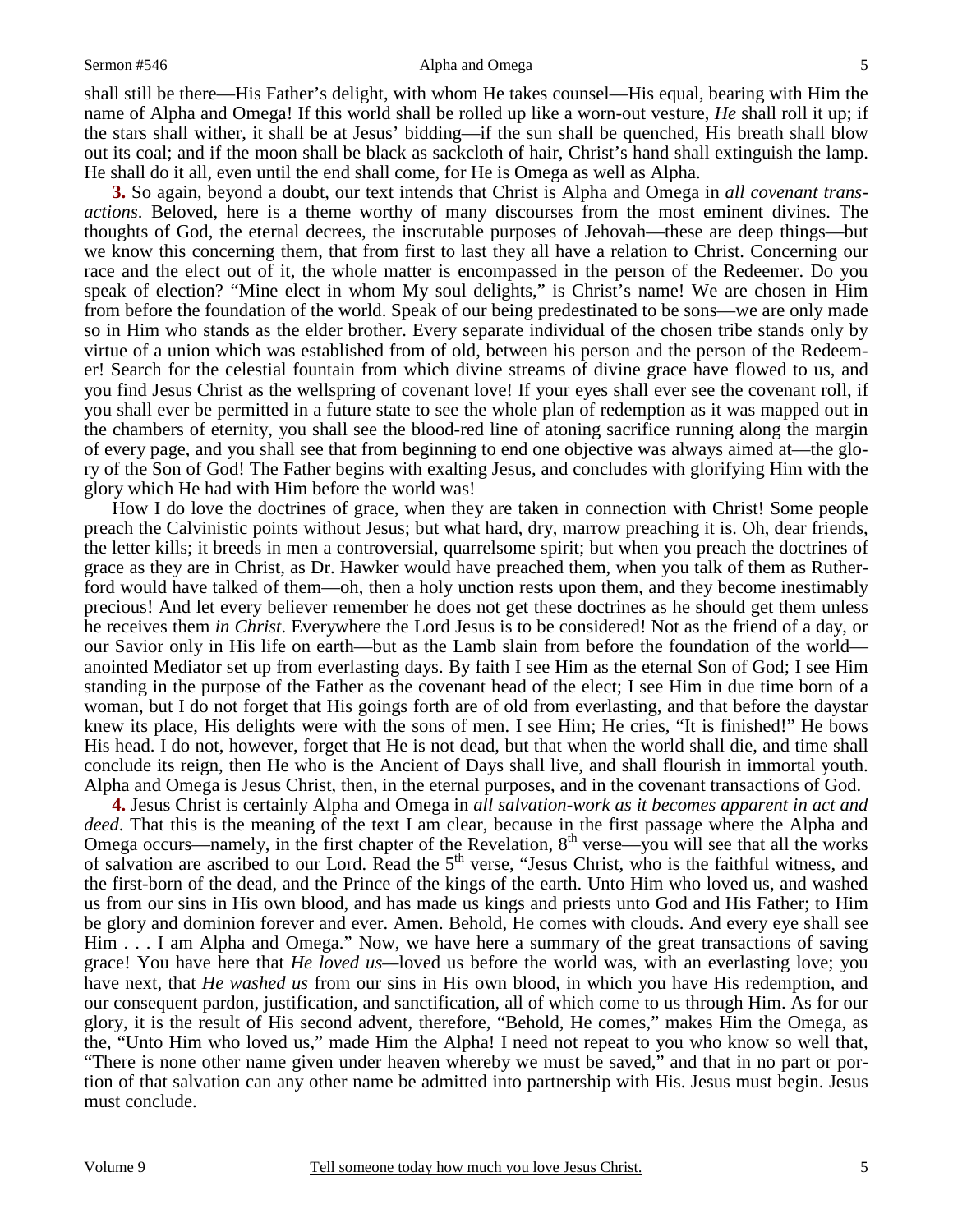It is very striking to observe the commencement and the perfection of the spiritual life both laid at Jesus' door in the  $6<sup>th</sup>$  verse of the 21<sup>st</sup> chapter—"I am Alpha and Omega, the beginning and the end. I will give unto him who is thirsty of the fountain of the water of life freely." So then, if you have any thirst, you must come to Jesus Christ at the beginning to get the water of life. If you have been led to know your own emptiness—if you have received from His Spirit a hungering and a thirsting after righteousness, go not to the law—look not within—but come to the Alpha, drink and be satisfied. If, on the other hand, life is near its close—if you have been preserved in holiness, if you have been kept in righteousness—remember still to trust in the Omega; for these words follow, "He that overcomes shall inherit all things; and I will be his God, and he shall be My son." So that the inheriting of all things, the final overcoming of all spiritual foes comes through Jesus, just as did the first drink of living water! The first breath which heaves the spiritual lungs, the first light which greets the newly-opened eyes, comes from Jesus who is the beginning; and the last shout of faith, the last shout of holy joy which shall admit the saints into the paradise of God shall proceed from Him who is the end. Beloved, lay back upon Christ with all your strength—lean on Him with all your weight! He who began will finish—He never was Alpha yet without being Omega, too! Nothing shall change His purpose—neither heaven, nor earth, nor hell can provide a motive to turn Him from His way of love! "He is of one mind, and who can turn Him? What His soul desires, even that He does."

**5.** There is one more truth of God which I conceive to be in the text. Jesus is Alpha and Omega not only in the individual salvation of every saint, *but in the whole chain of the Church's history*. Where shall I say that the Church began? Why, very speedily after there was a seed of the serpent, there was also a seed of the woman! Surely the line of demarcation began hard by the gates of Eden; there we see Abel worshipping God in faith, and Cain who was of the wicked one and slew his brother. Do we not, thus early see in Abel's sacrifice, the Lamb of God which takes away the sin of the world? Follow the Church through all her varied fortunes, and you will find her always bearing the banner of the Lion of the Tribe of Judah at her forefront. No matter if she wanders about in sheepskins and goatskins, destitute, afflicted, tormented, Christ is still the daystar of her comfort! In her victories, His name is the loudest note—others may have slain their thousands, but the Son of David his ten thousands! No name wakes up the songsters of Israel like the name of Messiah, the coming one! Nothing can move the feet of Zion's maidens so joyously in the sacred dance, nothing can make the daughters of Jerusalem smite their timbrels to a more joyful strain than this—"He comes; He comes who shall judge the world in righteousness, and His people with truth." Since the first advent of our Lord, has not the Church always carried Jesus as her standard? Where will you find the Church without Christ? Jesus is yonder, among the snowy mountains of Switzerland, and His Church is with Him though her sons bear the names of heretics, schismatics, traitors, and worse. The Church of Rome has forgotten her first husband, and played the harlot, committing fornication with the kings of the earth; but there was a faithful bride found for the Son among the Albigenses and the Waldenses, in whose homes Jesus dwelt! What was their battle cry? What was the note they chanted around the family hearth? What was the name they pressed to their bosom when they dared not sing for fear the foe should fall upon them? Was it not the name of Jesus? And when the dark ages passed away, what light do I see gleaming yonder? What does Luther proclaim? What does Calvin teach? It is the great name of Jesus which is their common theme! What do you say, brothers and sisters? Do you not join hands in solemn covenant, and say today, "His name shall endure forever! His name shall be remembered as long as the sun!"? Do you not long for the time when, "all nations shall be blessed in Him, all people shall call Him blessed"? Surely you yourselves will help to fulfill the promise, "one generation shall praise His name to another, and shall declare His mighty acts."

But the end comes; Jehovah's banner will soon be furled—His sword shall be sheathed forever—the unsuffering kingdom shall be proclaimed; swords shall be broken; and spears shall be snapped; the sun shall look upon no battlefield, but shall greet the reign of universal peace! What then? Jesus' name shall then be known everywhere; men shall talk of Him, and think of Him by day and by night. Prayer, also, shall be made for Him continually, and daily shall He be praised. They who dwell in the wilderness shall bow before Him, and His enemies shall lick the dust. Then comes the end. The judgment throne is set. The wicked are summoned. The righteous on the right hand have received their rewards—from whose hands? From the hands of the Omega who closes the chapter with His benediction, "Come, you blessed of My Father." Here are the wicked; hell is gaping for them; the tongues of flames lick up the multitudes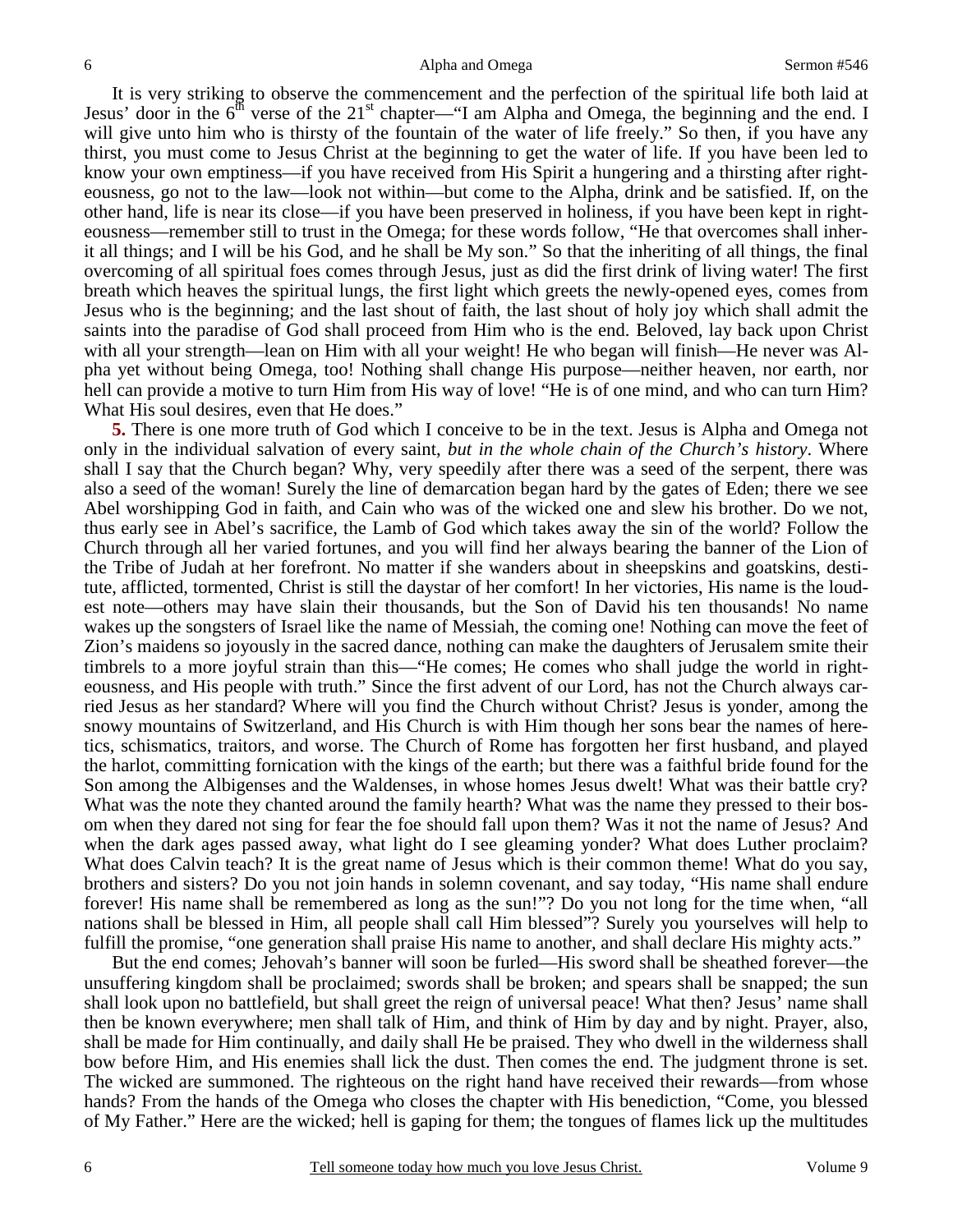#### Sermon #546 Alpha and Omega

as the lion devours his prey. Who is this that pronounces the thundering sentence, "Depart, you cursed"? It is the Omega! That same face which once was bedewed with tears, is now brighter than the sun with flashes of lightning; the voice which said, "Come to Me, you weary," now says, "Depart, you cursed." He began—He ends—the Alpha is the Omega. But it is an end without end. Long, long through the ages of eternity, amid heaven's perfect inhabitants, His name shall be the perpetual theme of song. Down there, amidst the howls of the damned, they shall, against their will, declare His awful justice—they shall proclaim, in their eternal moans, the power of the pierced feet which shall tread them as clusters in the winepress until their blood flows forth to the horses' bridles in eternity! Heaven and earth and hell shall adore Jesus as Alpha and Omega. Hallelujah, hallelujah! Jesus Christ reigns still as the Lord God omnipotent—Alpha and Omega!

**III.** By your patience we will notice A FEW THINGS WHICH FLOW OUT OF THE TEXT.

**1.** The first is this—Sinner, saint, *let Jesus be Alpha and Omega to you today in your trust*. Poor soul, are you willing to be saved? But do you say, "I have not *this* qualification, or *that* recommendation?" Ah, do not begin with *yourself* as the Alpha! Come to Jesus as you are, and let Him be Alpha to you. Are you black with sin? Let Him wash you. Is your heart hard? Let Him soften it. Are you a dead good-for-nothing soul? Are you ragged and wretched? Are you lost, ruined and undone? Do not stop to write Alpha first; do not stop to begin your own salvation. Sinner, remember there is no preparation needed for Christ. Just lean upon Him wholly; take Him to begin with—no, let Him take you to begin with! Drop into His arms now, repose upon Him *now*. You will never get true salvation unless the first letter in it is Christ, for He is the Alpha! It will all have to begin over again if you begin with humblings, with repentings, with convictions, or with anything but Christ! It must all be done over again, I say, unless you begin with Jesus! There He is! His wounds are flowing, His heart is breaking, His soul is in anguish—there is the Alpha of your salvation. Look and live! "Look unto Me, and be you saved all you ends of the earth." Child of God let Him be the Omega of your salvation. If you have begun with Him, do not now confide in yourself. Shall I say to you as Paul did to the Galatians, "Having begun in the Spirit, are you now made perfect in the *flesh?"* "As you have received Christ Jesus the Lord, so walk in Him." Your first hope was through looking to Jesus, will you now look to your sanctifications, to your prayers, to your evidences, to your humbling, to your communing? Away with all these if they pretend to be the ground of your soul's comfort! Remember, child of God, that to the end of the chapter it must be as it was in the beginning—

#### *"None but Jesus, none but Jesus, Can do helpless sinners good."*

Up in that chamber of yours, with strong crying and tears you turned to God, and you never had any comfort till you looked to Jesus only, and in that other chamber where you shall lie dying with the dampness of death heavy on your brow—you shall have no comfort but Jesus only! You passed through the river of conviction, and Jesus forbade your drowning; you shall go through the stream of death, and He shall still keep your head above the waves. Alpha and Omega should Christ be to every one of us as our trust this morning.

**2.** Beloved, if we have trusted Him, *let Him be Alpha and Omega in our love*. Oh, give Him the first place in your love. Young woman, may the Holy Spirit win your young heart for my Lord and Savior. Let the flower of your heart be offered to Him in the bud. O you, young children, who are your mother's delight, and your father's care—I pray that your first dawning days may be consecrated to the Savior! Let him be Alpha with you. I trust He is Alpha to some of us and has been so for years. We can use the words of the Psalmist, "I was cast upon You from the womb. You have been my God from my youth up. Truly I am Your servant, and the son of Your handmaid." You who are growing old and gray-headed, let Him have the Omega of your love! As you lean upon your staff, bending downward as if to salute your grave, bear loving recollection of all the years of His patience, and the days of His faithfulness to you. Breathe the prayer, "Now, also, when I am old and gray-headed, O God, forsake me not." See to it that you forsake Him not, but clasp Him with an expiring grasp as the Omega of your soul's delight!

**3.** But, surely, brothers and sisters, our Lord should be the Alpha and Omega *of our life's end and aim*. What is there worth living for but Christ? Oh, what is there in the whole earth that is worth a thought but Jesus? Well did an old writer say, "If God is the only eternal, then all the rest is but a puff of smoke, and shall I live to heap up puffs of smoke? And shall I toil and slave merely to aggrandize my